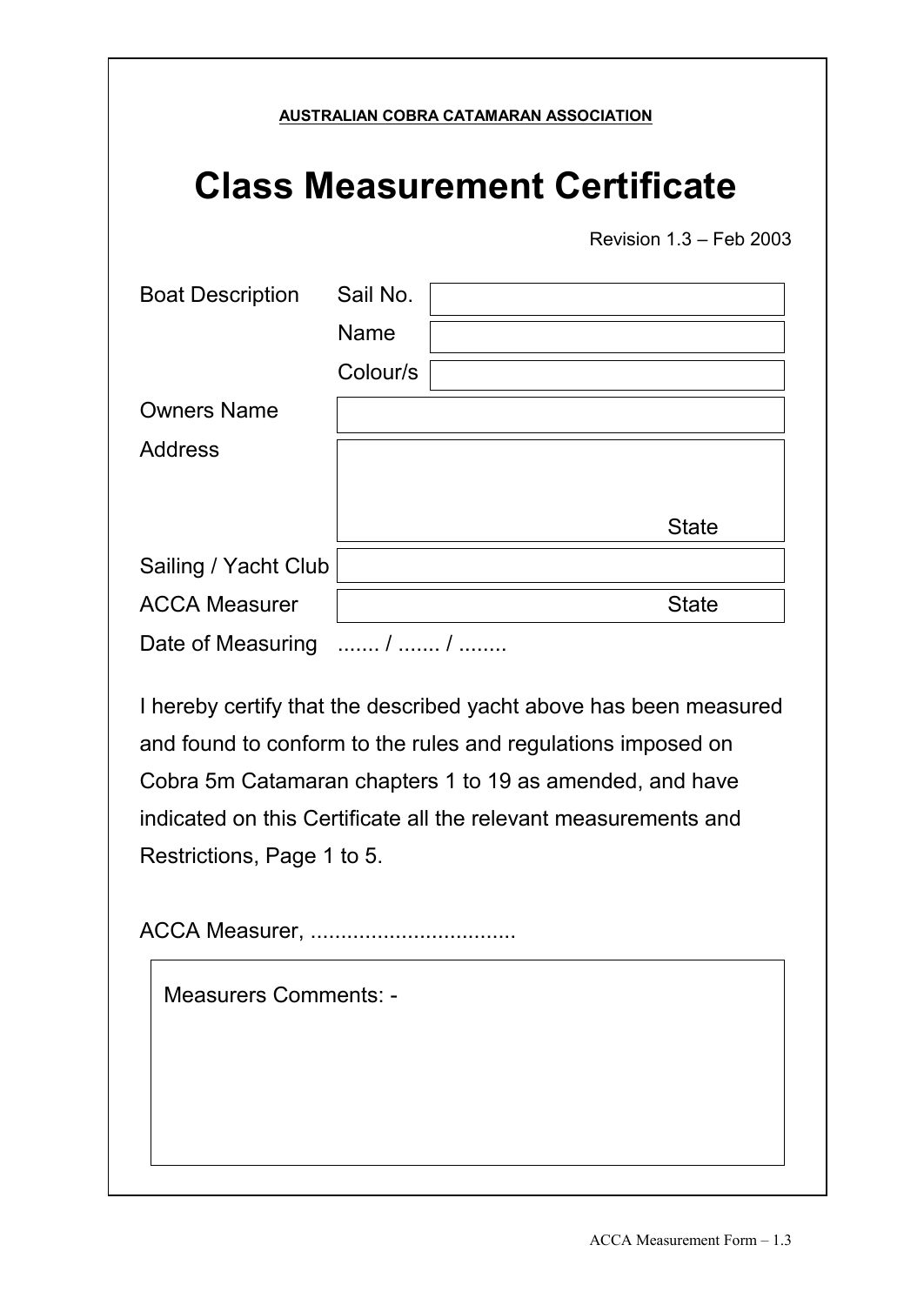## **AUSTRALIAN COBRA CATAMARAN ASSOCIATION**

## **Amendments to Measurement Certificate**

| RULE No. | AMENDMENT | <b>MEASURER</b> |
|----------|-----------|-----------------|
|          |           |                 |
|          |           |                 |
|          |           |                 |
|          |           |                 |
|          |           |                 |
|          |           |                 |
|          |           |                 |
|          |           |                 |
|          |           |                 |
|          |           |                 |
|          |           |                 |
|          |           |                 |
|          |           |                 |
|          |           |                 |
|          |           |                 |
|          |           |                 |
|          |           |                 |
|          |           |                 |
|          |           |                 |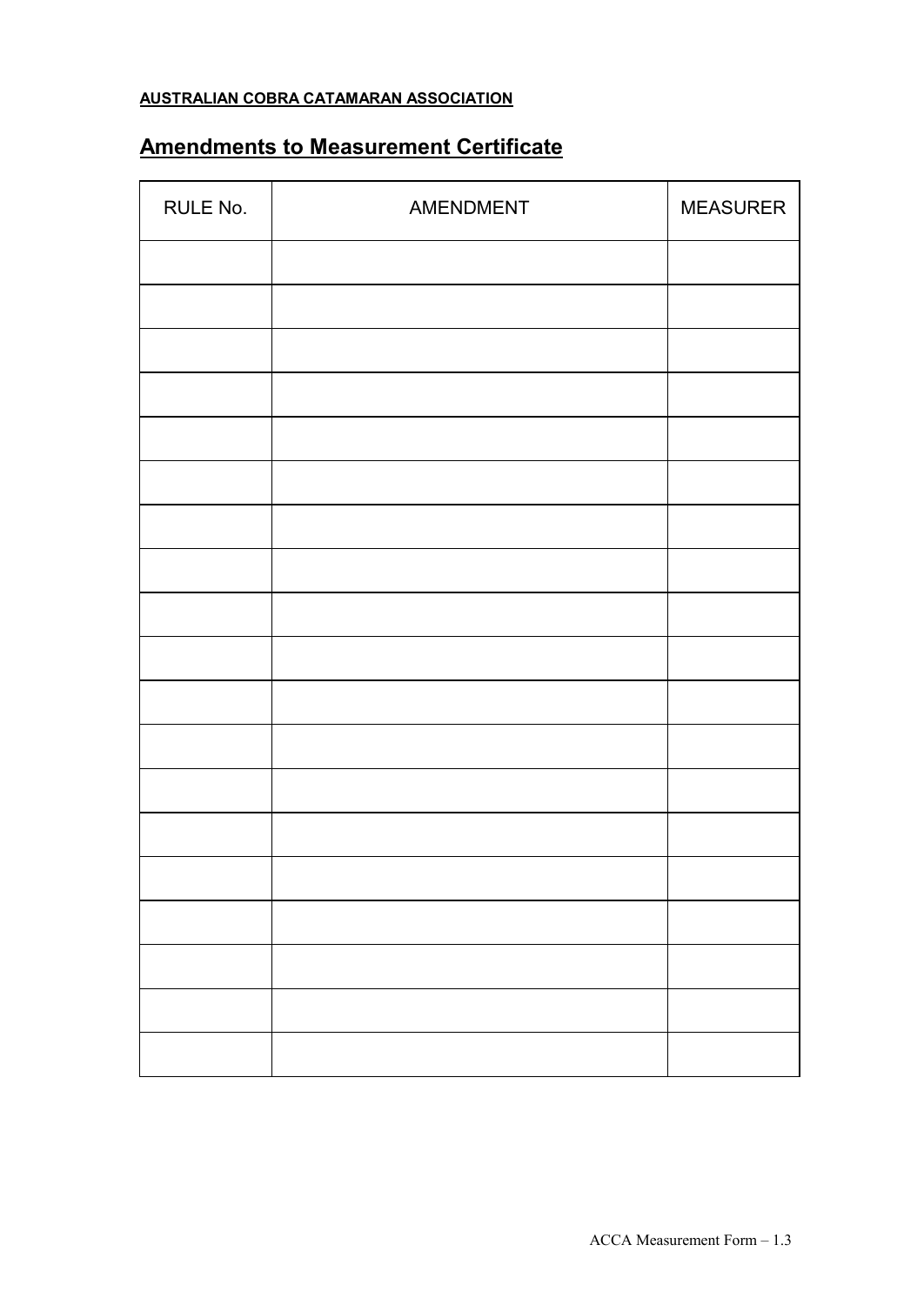

| Luff Max                                  | 4120 |  |
|-------------------------------------------|------|--|
|                                           |      |  |
| Leech Max                                 | 3820 |  |
|                                           |      |  |
| Foot Max                                  | 1690 |  |
|                                           |      |  |
| $\frac{1}{2}$ Leech to $\frac{1}{2}$ Luff | 850  |  |
|                                           |      |  |
| Head to mid point of                      |      |  |
| foot max                                  | 3965 |  |
|                                           |      |  |
| 200mm down leech to                       |      |  |
| nearest luff                              | 110  |  |
|                                           |      |  |
| Max number of                             |      |  |
| battens                                   | 3    |  |
|                                           |      |  |
| Max length of battens                     | 300  |  |
|                                           |      |  |
|                                           |      |  |

MAINSAIL

| Max Head to mid point<br>of foot          | 6756 |  |
|-------------------------------------------|------|--|
|                                           |      |  |
| Max length of Luff                        | 6870 |  |
|                                           |      |  |
| Max length of Leech                       | 6890 |  |
|                                           |      |  |
| Max length of Foot                        | 2440 |  |
|                                           |      |  |
| $\frac{1}{4}$ Luff to $\frac{1}{4}$ Leech | 1441 |  |
|                                           |      |  |
| $\frac{1}{2}$ Luff to $\frac{1}{2}$ Leech | 2139 |  |
|                                           |      |  |
| $\frac{3}{4}$ Luff to $\frac{3}{4}$ Leech | 2438 |  |
|                                           |      |  |
| 500mm down Leech to                       |      |  |
| nearest Luff                              | 480  |  |
|                                           |      |  |
|                                           |      |  |
| Max size of                               |      |  |
| Headboard                                 | 140  |  |
|                                           |      |  |
| Max number of                             |      |  |
| battens $(8) + 1$ foot                    | 9    |  |
|                                           |      |  |
|                                           |      |  |
| Max width of battens                      | 55   |  |
|                                           |      |  |
| Max projection of                         |      |  |
| battens from Leech                        | 100  |  |

JIB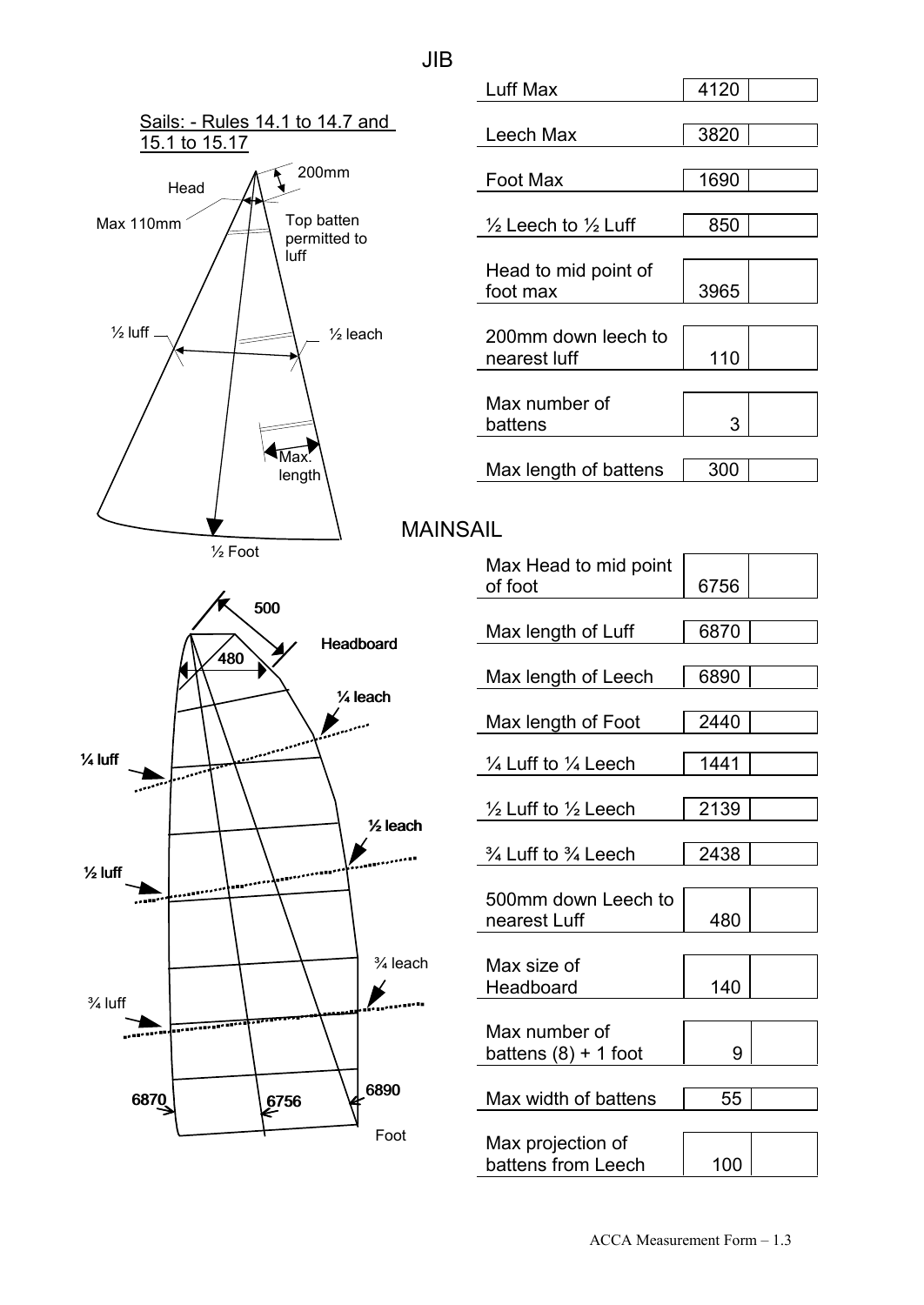Mast 9.1 to 9.6



ACCA Measurement Form – 1.3